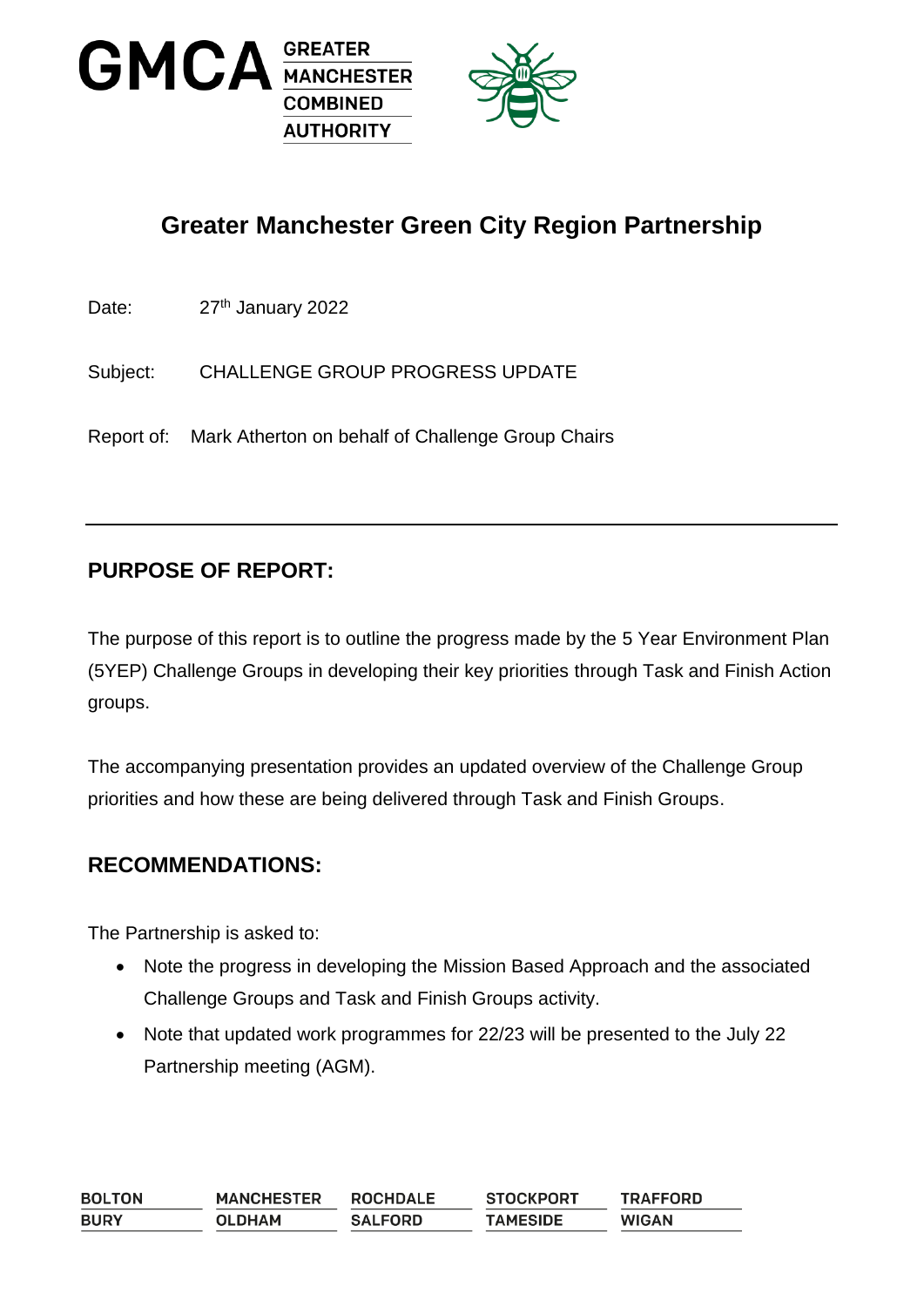# **CONTACT OFFICER:**

Mark Atherton: [mark.atherton@greatermanchester-ca.gov.uk](mailto:mark.atherton@greatermanchester-ca.gov.uk)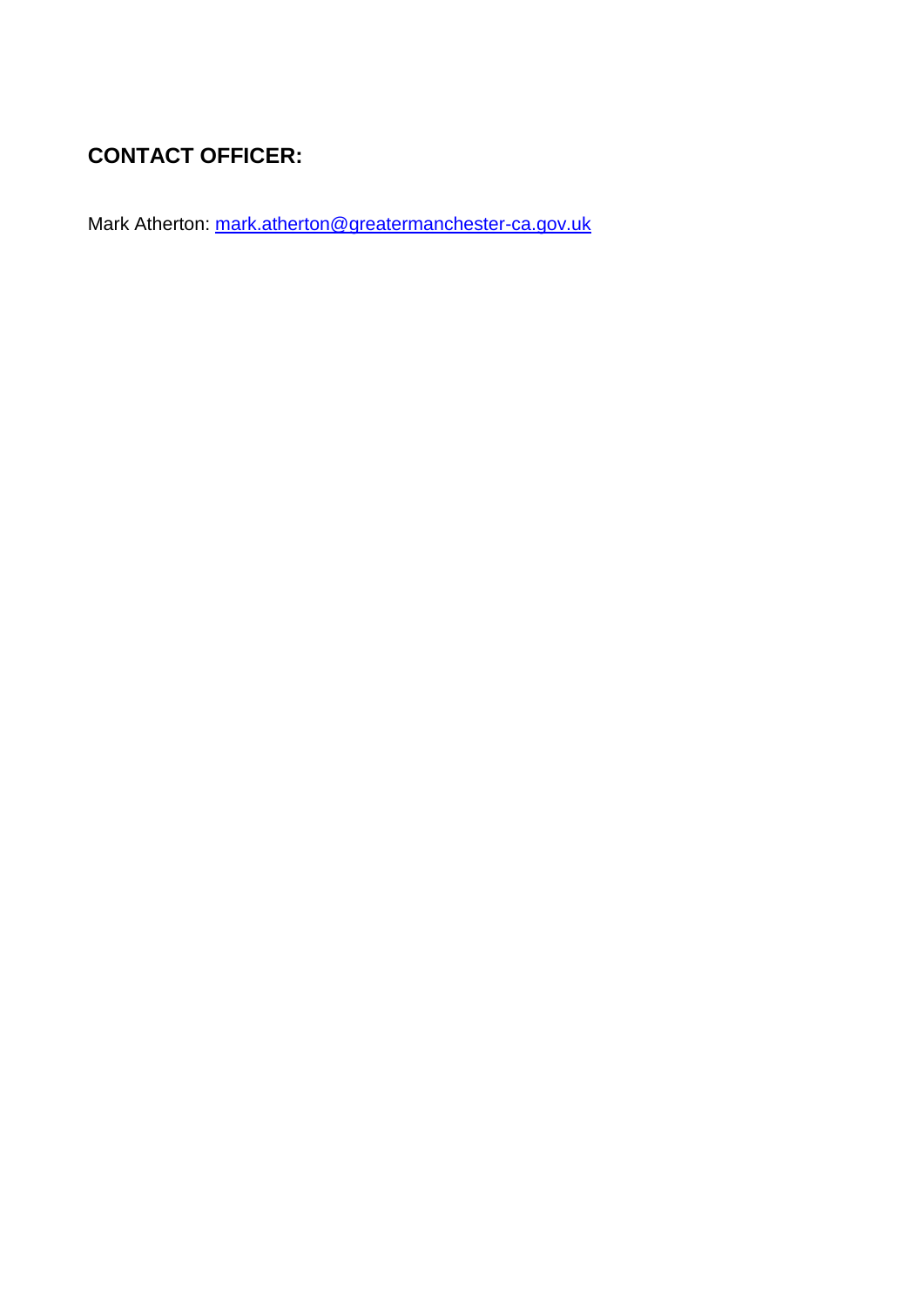# **1.0 BACKGROUND**

The 5YEP Challenge Groups have now all met at least eight times and have established key priority areas to be addressed by the Task and Finish Groups. Their progress is being supported and monitored under the Mission Based Approach, as set out in the Five Year Environment Plan and Local Industrial Strategy.

### **2.0 COMMUNICATIONS AND BEHAVIOUR CHANGE**

Whilst the Group hasn't met since the last meeting, the Group will be focusing on the following areas:

- **Key Messages –** This will continue to be an ongoing area of development for the group. Once agreed a schedule of social media promotions will be produced. These messages will also compliment the messages within the Green Cities website.
- **Behaviour Change –** The bespoke piece of work continues to be developed with key stakeholders which focuses on citizen engagement and sustainable lifestyles to develop a work programme for the next year.
- **Green Summit 2022 –** Work has already commenced, led by GMCA, to develop the 5<sup>th</sup> Green Summit which will be supported by the Communications Challenge Group to ensure the event reflects the Green City Region.

### **3.0 ENERGY INNOVATION**

#### **Energy Innovation Agency**

The Energy Innovation Agency which comprises of the three universities, SSE, Hitachi EU, The Growth Company and Bruntwood has ratified the Consortia Agreement, Terms of Reference and nominated Board member representation. On an interim bases the Board will be chaired by Peter Emery CEO of Electricity North West. The Director and first Business Development Manager are now in post and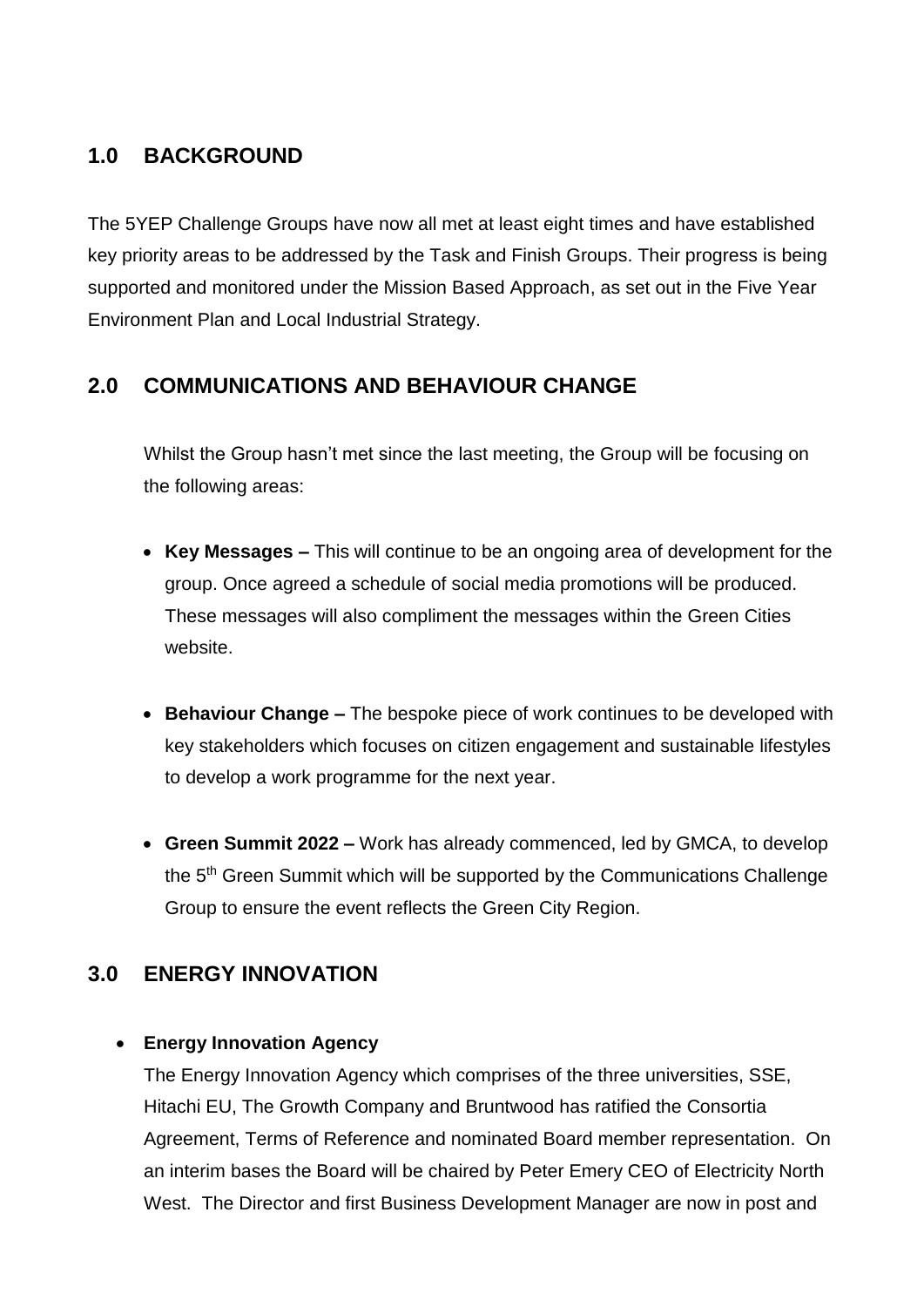are developing the business plan with the aim of a launch event in April, following the inaugural partner board meeting in March.

#### **Trafford Energy Park**

Enabling works have been completed on site to establish the development platform for the Cryobattery and Battery Energy Storage System (BESS) Projects. It is intended that full construction for the Cryobattery commence in Q1 2022 and for the BESS in Q3 2022. The planning process for the Trafford Green Hydrogen scheme continues with final determination due imminently. During Q4 2021, Carlton Power responded to the government consultation on the UK Hydrogen Strategy, the final version of this is due for publication in Q1 2022 and will establish the criteria and support mechanisms for Hydrogen projects. In addition, advanced discussions have taken place to put in place Letters of Intent (LoI) with potential hydrogen offtakers with LoIs to be signed in Q1 2022.

#### **Hydrogen Innovation**

The Hydrogen innovation strand has culminated into a series of propositions. **Innovation GM** – A proposal to develop a translational research facility by working with businesses based on market demand study in progress by ManMet Uni. The facility will be focused on working at Technology Readiness Level (TRL) 4-9. Various locations across Greater Manchester are currently being appraised, the project will be aligned to the Innovation GM vision. The purpose is to create a national centre focused on fuel cell and Electrolyser industrialisation.

**Task and Finish Group** – At GMCA level we have a cohort of businesses now focused on hydrogen and fuel cell deployment across the region. The local green hydrogen GMCA vision was shown at the Energy Innovation Challenge group which was received positively and will be shared as a final draft to support the task and finish group which will start looking at regional projects and impacts to 2038. **Strategy and Policy** – The GMCA approved strategy will be reissued with

amendments agreed by TfGM and GMCA to support national hydrogen strategy ambitions.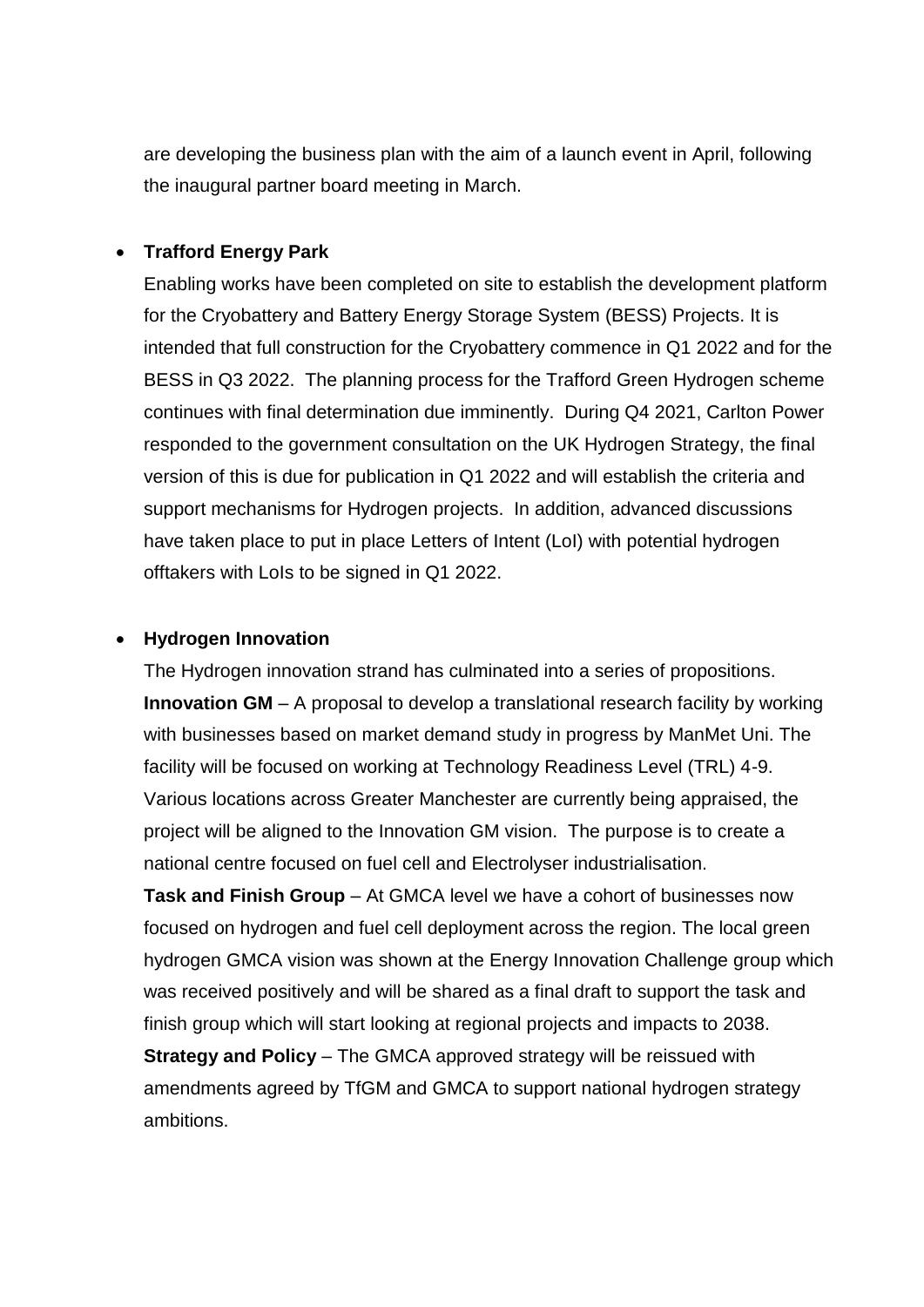#### **Go Neutral**

GMCA's smart energy call-off framework has been tendered and is currently in a standstill period. Assuming no challenge we will finalise the award to successful bidders this month with a view to the framework being ready for use by February 2022. The focus of the framework is solar PV and battery storage, with options for electric vehicle charging infrastructure under council funded or third party funded options. Work is ongoing with the districts to prepare portfolios of council-owned assets to take to the framework from Feb '22 onwards.

### **4.0 LOW CARBON BUILDINGS**

#### **Retrofit GM**

The Task force has now completed the development of the Retrofit GM Action Plan – Accelerating the renovation of Greater Manchester Buildings. This is currently with designers prior to publication. The report includes a comprehensive implementation plan with almost 100-time limited actions to drive forward this significant opportunity for the City Region. These actions are being driven forward by the relevant subgroups looking at Skills, Finance and Delivery (Buildings and Energy Innovation Challenge Groups). Work is ongoing to develop task and finish groups to own and drive forward the specific workstreams under these three headline pillars.

#### **Green Homes Grant Local Authority Delivery Scheme**

Phase 1A of the scheme was completed on 31 August 2021. Over £2m was invested on energy efficiency and low carbon heating measures for 116 privately owned and 212 socially rented homes in Greater Manchester. This includes 132 External Wall Insulation, 101 Solar PV, 36 Air Source Heat Pump and 63 Window and Door installations.

We are now delivering Phase 1B and Phase 2 of the scheme until 30 June 2022. 52,220 letters have been sent to eligible homes across Greater Manchester in Energy Performance Certificate (EPC) bands E, F and G occupied by residents with a combined gross annual household income of less than £30,000. This has resulted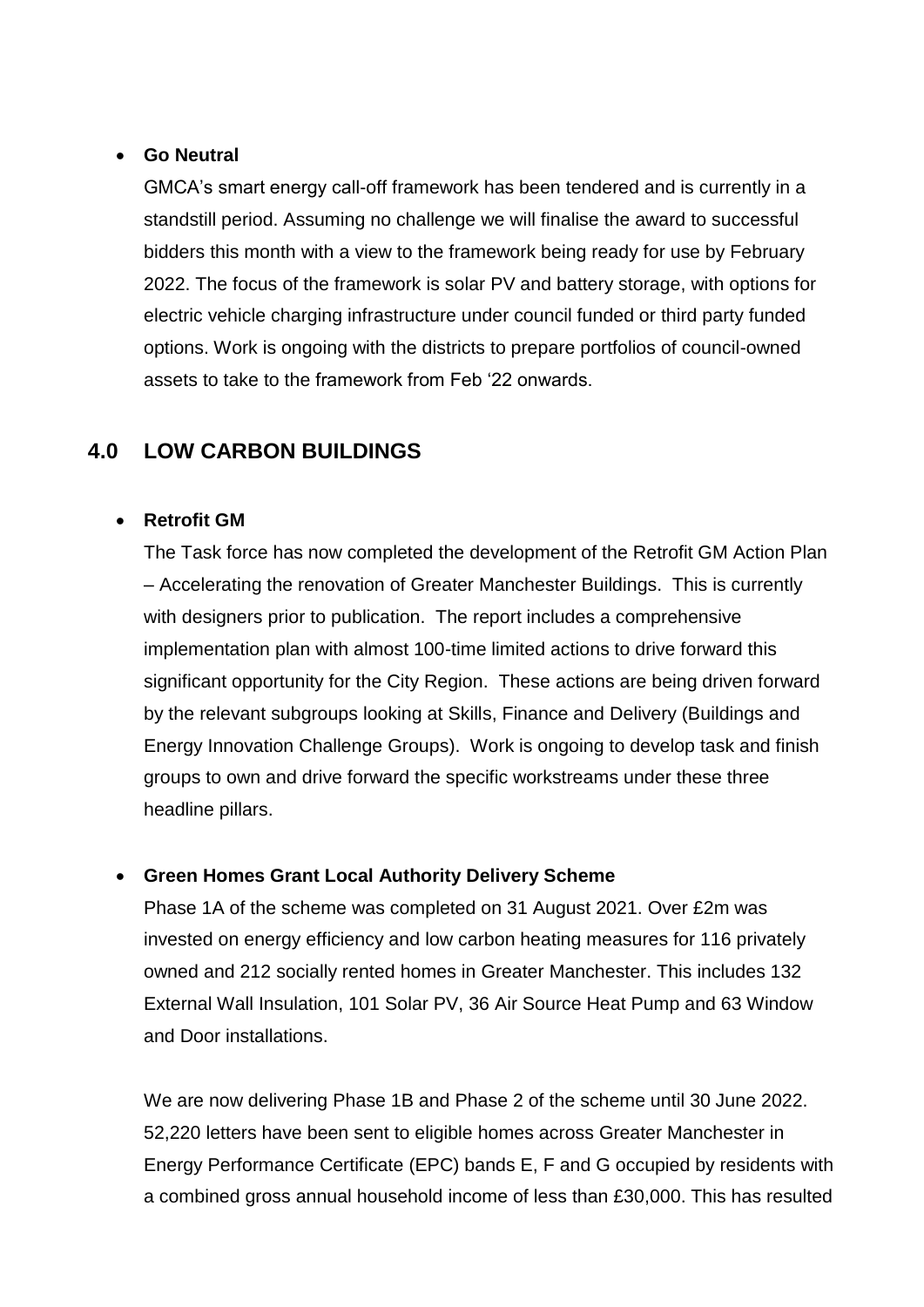in 2,542 leads that are currently being processed. 909 Retrofit Assessments have been completed and a further 793 are booked. 43 installations have been completed with a further 33 booked.

#### **Low Carbon Skills**

Skills and Labour Market Intelligence Report for Green Economy due for release end of January 2022. The research has been assembled after extensive employer engagement and research into the key areas of skills needs in the Green Economy. It is categorized along the lines of: Low Carbon Buildings, Transport, Energy, Waste, and Natural Environment. The report will give several recommendations for the skills system, including GMCA as commissioners, skills providers in both Further Education and Higher Education, and employers in the sector. The research will be used as a basis for local skills policy for the Green Economy, ensuring GM's workforce is equipped with the right qualifications and skills to work in key Net Zero industries.

#### **Public Buildings**

The delivery phase of the GM Public Sector Decarbonisation Scheme is nearing completion with a deadline of 31<sup>st</sup> March 2022. The funder has confirmed they are willing to allow a discretionary extension of time for those projects that cannot complete by 31st March 2022, but no later than, 30th June 2022. There is currently an estimated £6m underspend on the programme which is currently planned to be spent on additional battery storage. Work is underway with partners to identify suitable projects.

GMCA coordinated two combined partner bids into Phase 3 of the Public Sector Decarbonisation Scheme. The single year bid for circa £21.5m project value (£17m grant) is currently under technical review by Salix and we are responding to clarifications. A decision on the application is expected by Feb '22. The multi-year bid for circa £9m project value (£3m grant) is due to undergo technical assessment.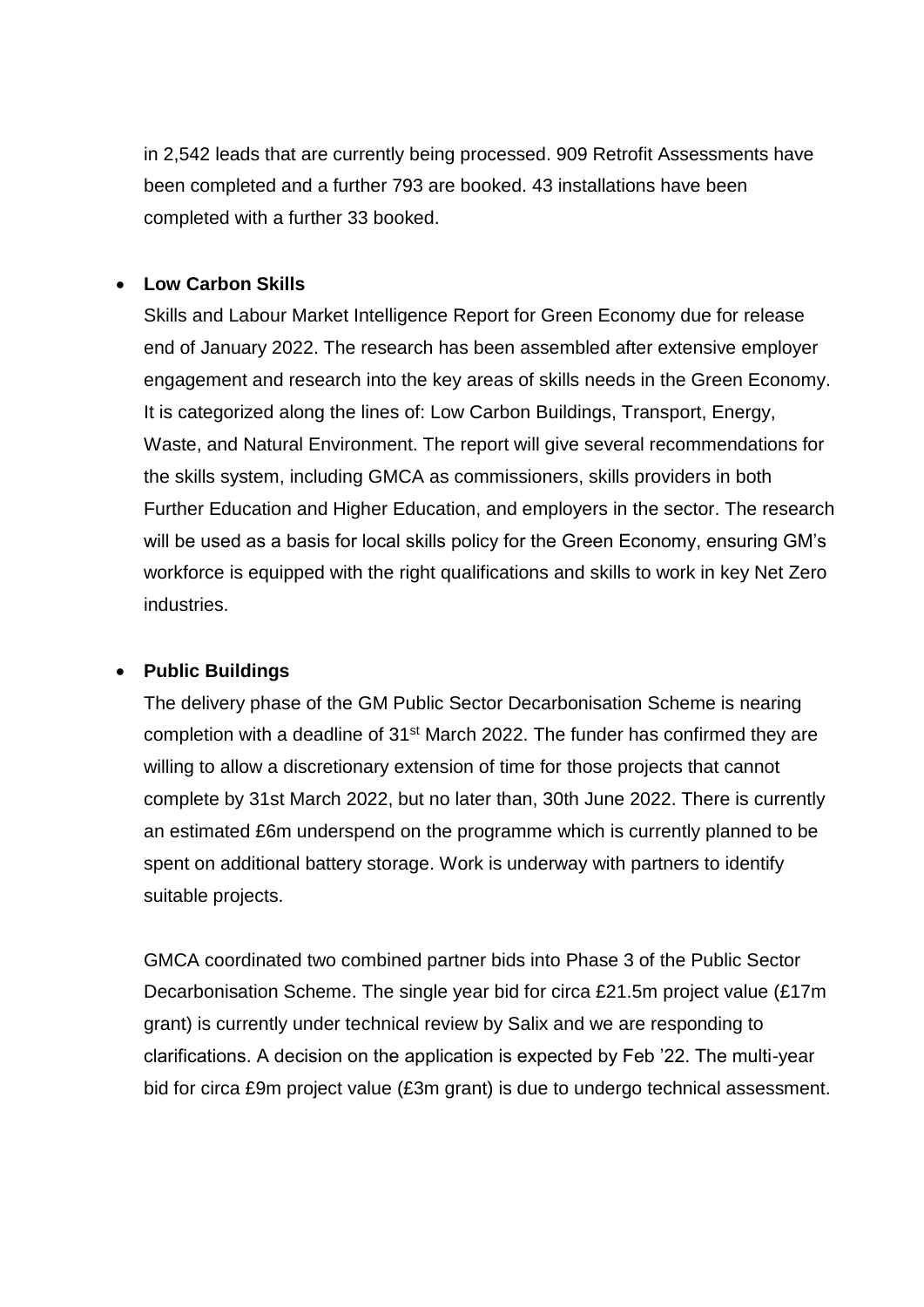#### **Heat Pump Accelerator**

The HP Task and Finish Group has developed a Myth Buster which looks to address the key myths and misunderstandings about Air Source Heat Pumps. This document has sought input from the group, LA Development Control and Environmental Health Officers as well as the wider Energy Innovation Challenge Group. Work continues to hone this document before publication on the GMCA's web site (as an independent source of information). In addition, GMCA officers are engaged with planning and environmental health colleagues to support what is likely to be a significant increase in the deployment of the technology over the coming months as the new grant schemes become established.

### **5.0 NATURAL ENVIRONMENT**

- **Implementation of the GM Tree & Woodland Strategy (All our Trees)** led by City of Trees - The Trees for Climate initiative is a 5-year government funded programme of tree planting. CoT has been working with the 10 GM districts and other landowners to develop this season's Trees for Climate planting programme. The pipeline for 2021/22 currently totals 70.45 gross hectares, approximately 93,500 trees. Since the easing of Covid restrictions volunteer engagement has started to increase and this will ramp up significantly with this winter's planting programme. As part of this, the Mayor launched GM's status as a Champion City under the Queen's Green Canopy initiative in December.
- **Natural Course** A Phase 3 (April 2019-September 2021) Interim Report was submitted to the EU on Monday  $10<sup>th</sup>$  January 2022 and work has now started on Phase 4 (which runs to the end of March 2024). A request for quotation for consultants to survey invasive non-native species (INNS) in the River Irwell catchment will be posted on the GMCA procurement portal in late January/early February 2022. Draft designs have been produced for habitat improvement and flood risk mitigation works at the Stanney Brook site of biological importance (SBI) in Rochdale. The annual Winter Wetland Bird Blitz (survey) will take place on the River Irwell on Sunday 23rd January 2022. Field sample locations for a study of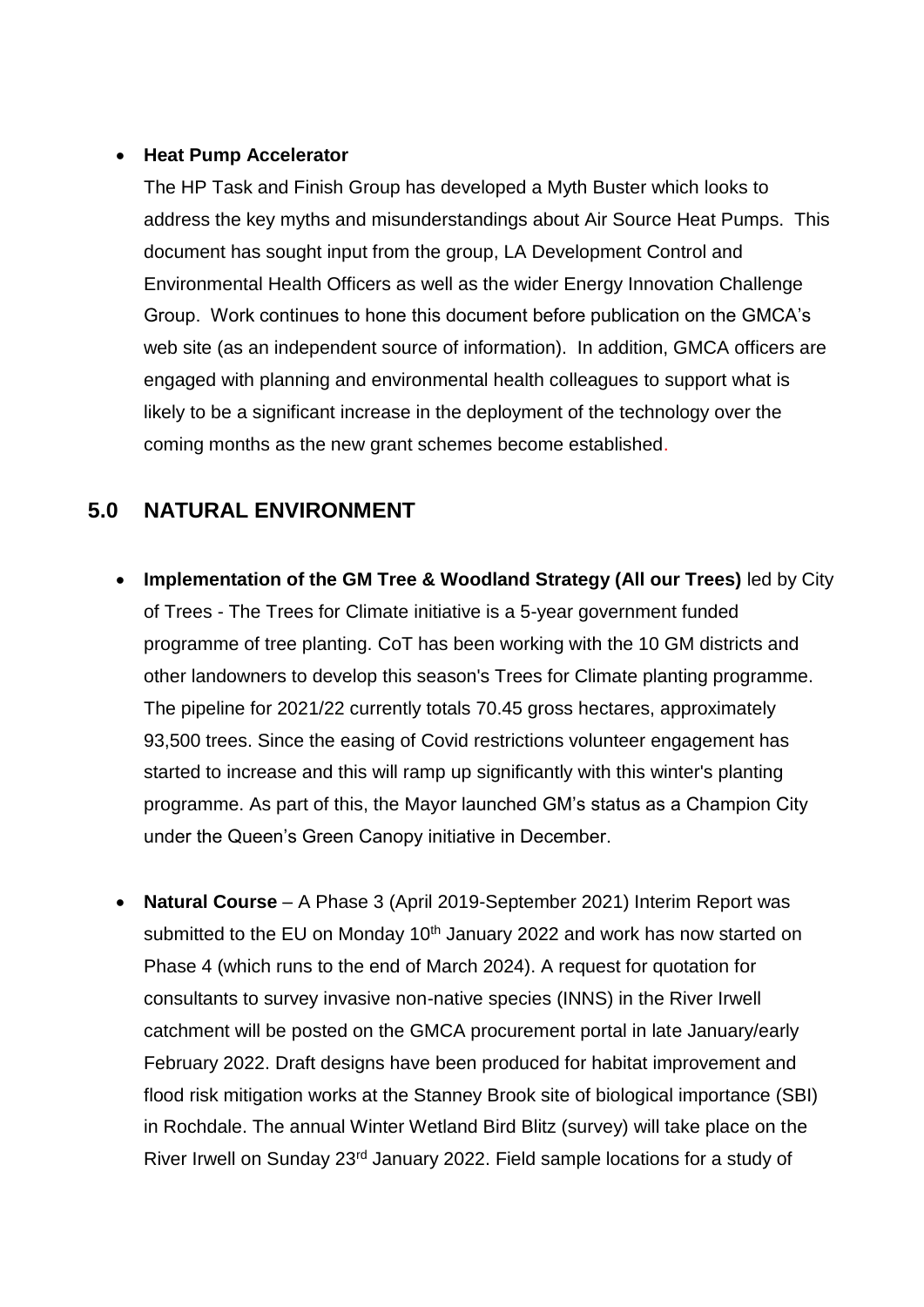micro plastic contamination of GM rivers have been agreed with Manchester and Rochdale Councils.

- **Support local authorities in implementing Biodiversity Net Gain** Defra consultation on Biodiversity Net Gain published and GMCA will be engaging with key stakeholders in preparing a response. Biodiversity Net Gain Off Site Needs and Supply Assessment proposals agreed with GMEU and due for sign off by Natural Course PMO. Biodiversity Net Gain update paper presented to Directors of Place meeting on 11th January highlighting key issues for delivery with a follow up report to be considered by Green City Region Board on  $7<sup>th</sup>$  February followed by GMCA in March. Joint Biodiversity Net Gain Implementation Team and Local Authority Biodiversity Net Gain Implementation Group meetings continue to be held on a regular basis.
- **Nature Recovery Network** The draft Local Nature Recovery Strategy produced as part of the GM pilot was published in October, with mapping outputs already available on Mapping GM and from GMEU. GMCA responded to the national LNRS LNRS consultation and discussions have continued with Defra/Natural England to discuss GMCA's role as Responsible Authority under roll-out of the policy later this year.
- **GM Environment Fund** Green Recovery Challenge Fund Projects progressing well and preparing for evaluation/ end of project reports. Brochure of 'Shovel-Ready' projects is at draft stage and due to be finalised by Feb 2022 so that this can then be used to secure further legacy funding. Suez R4GM grant funding administration continues and preparation for launch of round 2 has started. Mayors Green Spaces Fund development in progress aiming to launch in April 2022. Natural Environment Investment Readiness Fund Round 1 pilot continue to be delivered to secure future investment opportunities at Chat Moss in Salford for delivery of carbon credits biodiversity net gain unit. NEIRF Round 2 bid being developed in collaboration with Cheshire Wildlife Trust to bring forward additional habitat bank proposals, BNG delivery mechanism and capacity.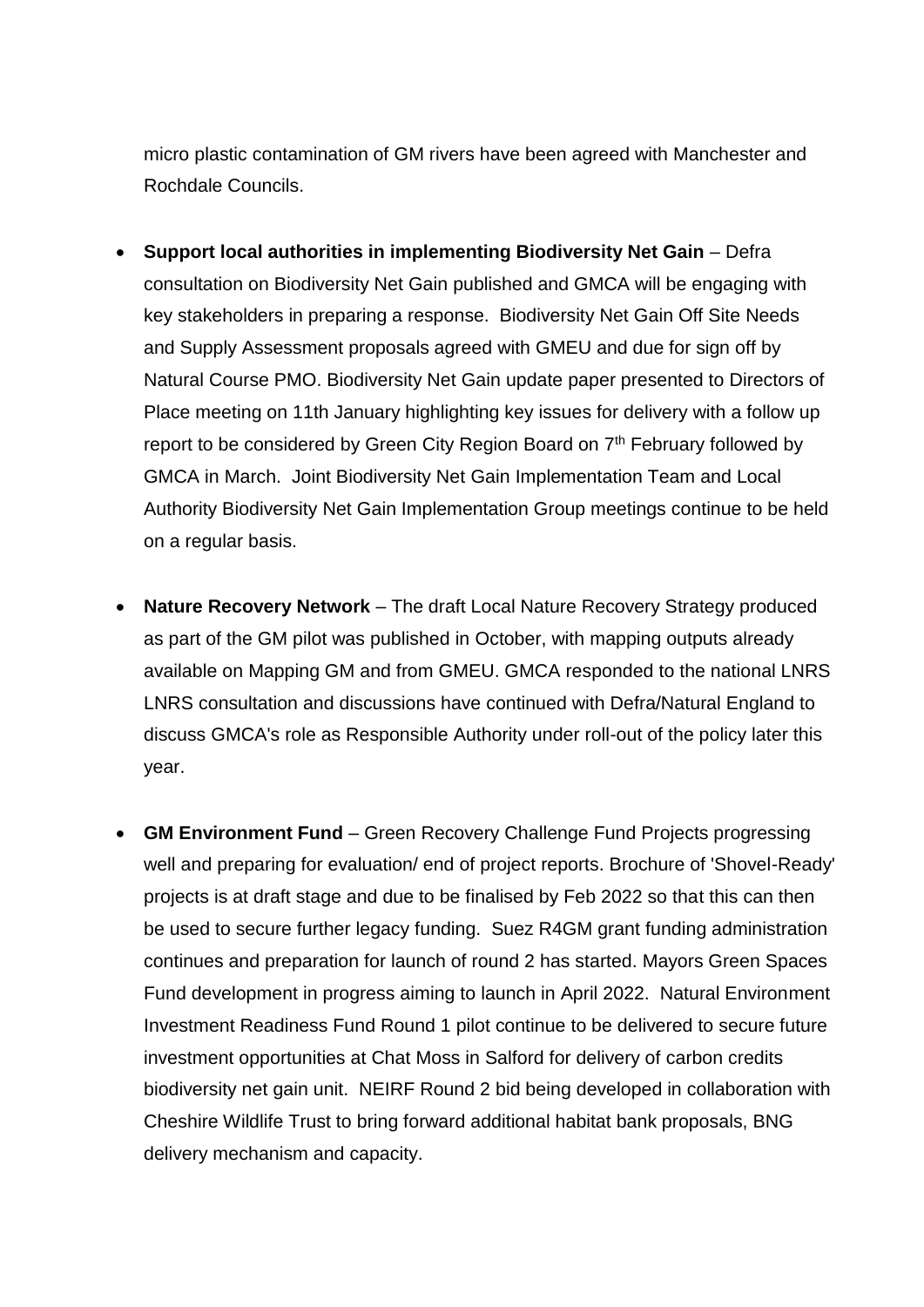- **IGNITION** the project is preparing for its conclusion at the end of April. Activity is focusing on:
	- o Finalising a business case for a pipeline of SuDS retrofit projects at public estate sites in GM, co-funded by a range of organisations with an interest in reducing surface and sewer flood risk and delivering wider benefits. This would provide a next step in seeking to upscale and mainstream investment in SuDS retrofit.
	- o Finalising work to develop the investment case for other nature-based solutions interventions, including:
		- SuDS retrofit in the public realm for flood risk reduction.
		- **Investing to save via green roofs.**
		- **Green regeneration of retail sites.**
		- **Parks foundations to increase funding into parks and green spaces.**
		- **Place-based approaches for the creation and maintenance of new** parks.
	- o Finalising a planning support tool to identify priority areas for green infrastructure implementation.
	- o Maximising the NBS Living Lab at the University of Salford for communications activities and data collection.

These will all be reported on at a final event taking place at the end of March.

 **Social prescribing Pilot Programme** continues to progress, taking referrals and delivering programme across all localities. As of the end of 2021, the programme has taken 224 referrals and worked directly with 99 individuals. There are now 46 organisations involved in delivery which is expanding its reach into new areas and continually working with new green destinations to build capacity. There has been a significant drop in referral numbers since October, a reflection of the colder weather impacting participation as well as disruption from Covid-19. There have been challenges around increasing referral pathways into clinical mental health teams and the Mental Health Trust and so direction and support from senior managers is required.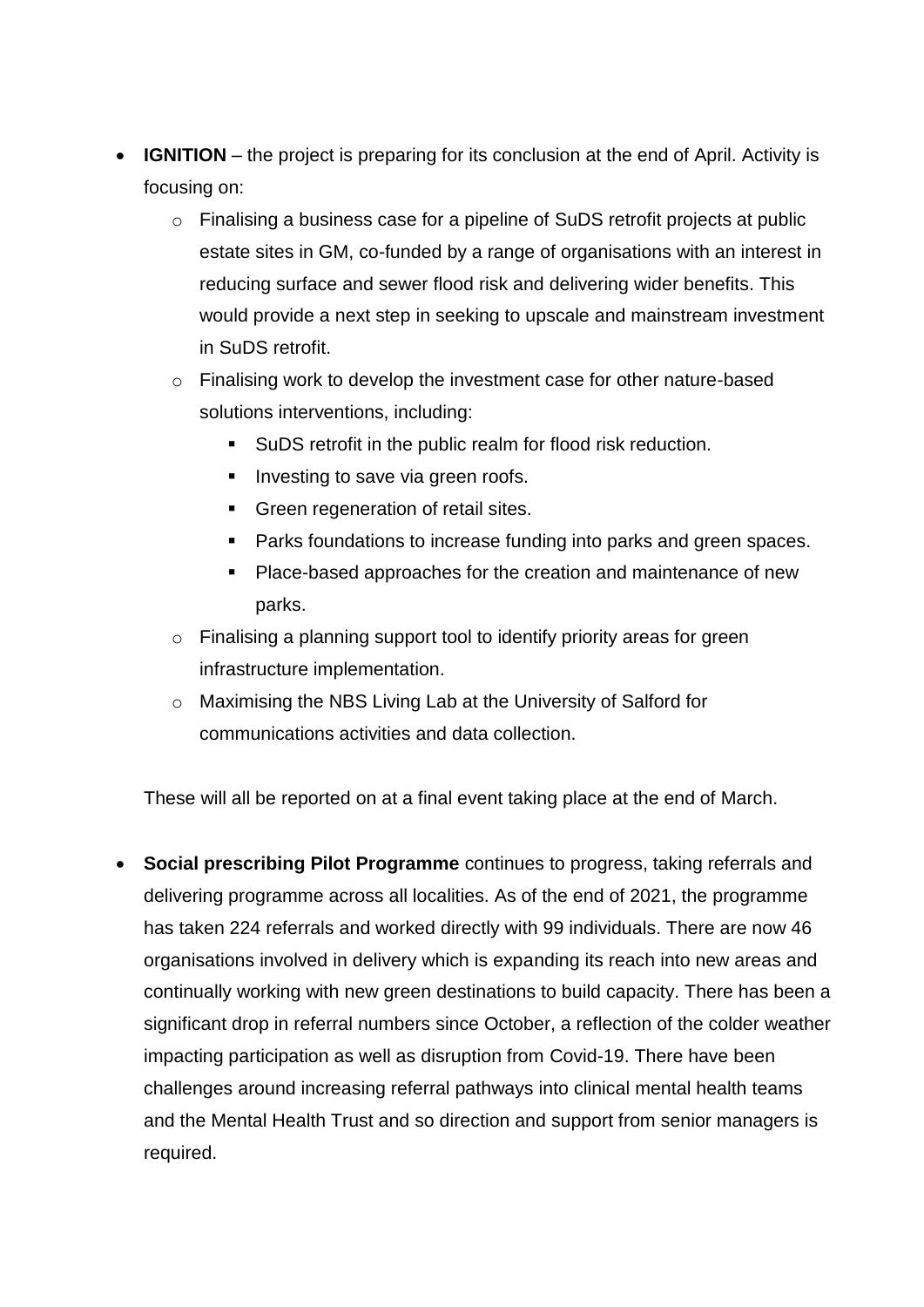**NCG indicators –** a comprehensive set of indicators for the natural environment has been collated that will help the group measure its progress against the 5YEP.

### **6.0 SUSTAINABLE CONSUMPTION AND PRODUCTION**

#### **SCP Plan**

The Challenge Group has reviewed the first draft on the plan and will further review the final draft prior to submission to the Combined Authority for approval in March.

#### **Reduce Food Waste**

An element within the Reduce Food Waste Priority is the set a Good Food Vision for Greater Manchester. The Food Vision has been finalised by the Good Food Board and work is currently on-going to develop a work programme and toolkit along with setting up relevant working groups to deliver the key actions within the vision.

Other elements that the Challenge Group will be focusing on over the coming year will be sustainable food procurement and reducing food waste through a lifecycle approach.

#### **Local Levers**

Work has been carried out to shortlist six priority areas for the group to focus upon. These include sustainable procurement, waste management and local planning and will look to maximise the use of all local levers available including legal, regulatory and policy control to contribute to the delivery of the 5 year Environment Plan.

- **Circular Economy –** the group is considering the recommendations within the SCP plan and will look to work together to develop a delivery plan and will be the main focus of a challenge sub-group for the next year.
- **Public Sector Plastic Pact** developed a common approach for targeting single use plastic consumables and plastic packaging across GM public sector and hence, remove inconsistency, and inform the development of authority led plastics